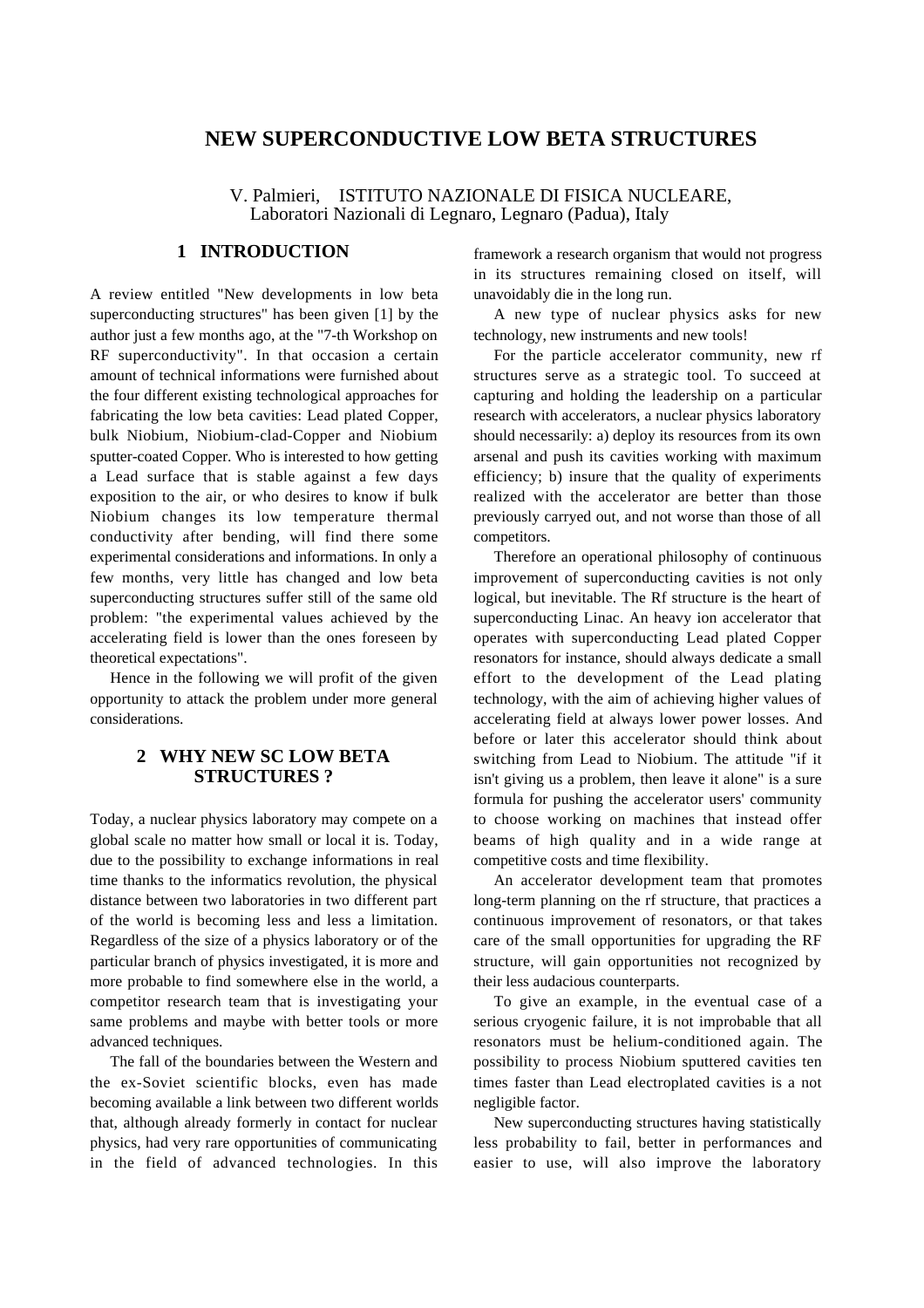environment and quality of work life. Users will "feel more involved" with their work. A management that prefers people partly working at the continuous improvement of new resonators rather then at the despairing recovery of old defected resonators, will probably encounter more productive people with fewer absentee or sick days.

# **3 RESEARCH ON NEW STRUCTURES MIGHT BE IN COMPETITION WITH THE OPERATION OF A LOW BETA MACHINE**

The final goal for searching new sc structures is the enhancement of the *quality* of experiments planned on the machine. Two frequent innovations and a neverending continuous improvement cannot be selfconsistent. A machine always opened for substituting cavities would be considered a low quality facility. Analogously to the Q-factor of a resonator, the *quality* of the experiment could be definable as the reciprocal of the loss that an user suffers when the rf structure has functioning problems. When a resonator cannot be hanged in frequency, or a multipactoring level cannot be overcome or even when hot spots on the superconducting surface steel energy lowering the accelerating gradient, this produces a loss in beam time. This is bad *quality*. More quantitatively *quality* is the loss due to the deviation of the results obtainable by the resonator from the desired target value as mandated by design. The function correlating the loss versus the deviance from specifications approximate a quadratic behaviour, with its minimal point at the target value for user's community satisfaction.

 That implies that not only bad resonators contribute to losses, but even too good resonators overcoming the prefixed target are a loss source. In practice if a section of a linac has been designed for resonators working at 3 Mv/m at 7 W, the adoption of cavities reaching 10 MV/m with high probability will be a nonconvenient operation. Such high values for example would have been certainly obtained after years and years of costly R&D. Too good results rarely indeed are fruit of new and revolutionary ideas. More often it is the output of small incremental improvements or refinements involving everyone in the research team.

At a first sight this approach could give hint to disagreement and criticism. Everybody having a cavity operating at 10 MV/m at 7 W when the linac target is 3 MV/m at 7 W, would immediately excite it at 3 MV/m trying to consume less rf power (such field

should be obtainable with only 2 W). That's obvious! What is not obvious instead, is that if the deviance from the target value is spread out in a too wide range for resonators made by the same technique, it means that the technique itself is not under control. To give an example, more than once the author has gathered from different sources in informal contexts the assumption "under Lead plating of copper resonators there is black magic; you do two completely equal cavities, one makes 2 MV/m and an other 4 MV/m". In such a case even if the target value is only 2 MV/m, this situation is enough dangerous because it means that there is a parameter that we do not take into account in our research.

This unknown parameter is a noise factor that can be more or less dangerous, depending if the cause of the undesired effect is an *outer noise factor* (temperature and humidity of the environment, contamination collected by the superconducting surface), *an inner noise factor* (deterioration of chemicals, aging of the organic moderator for the electrolytic bath, the impoverishment of solutions, or a *variational noise factor* (manufacturing imperfections, in other words the variation occurring between like products manufactured to the same specifications).

### **4 TO LOOK FOR INNOVATION OR TO RECONSIDER UNDER NEW ASSUMPTIONS ALREADY WELL-ESTABLISHED TECHNOLOGIES ?**

As was already reported in the introduction, there exist four different approaches for fabricating superconducting low beta resonators. Today however there are many new forms of materials, new kind of deposition techniques, and new type of processes, much more than ever before in the past. Combining hypothetically new materials with new technologies, the number of possibilities immediately diverges. It is in the author's opinion that whenever asking to a good specialist to find out new techniques of cavities fabrication, he would have no particular difficulties for proposing at least ten reasonable ideas. For coated cavities indeed you could play by changing both the superconductor and the substrate. And it is not at all a postulate that good coated cavities may be done only by sputtering Niobium onto Copper. The real problem is that 10 years in average are not enough for delicate technologies from the birth of a nice idea to the phasis of prototyping and from the fabrication of a pre-series to the arrival to industrial production. The simple